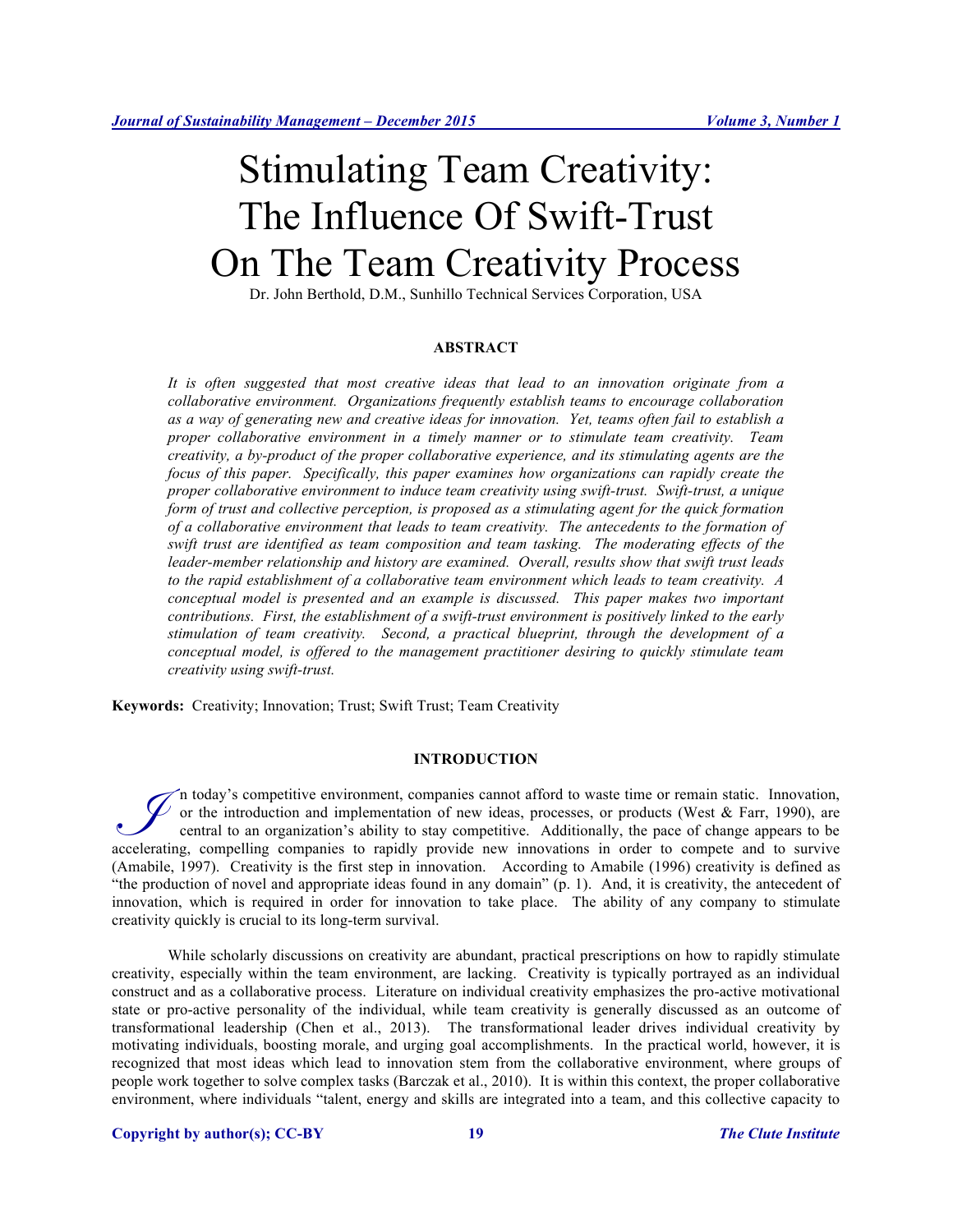innovate becomes greater than the sum of individual contributions" (Chen, 2007, p.2). Put simply, creativity is an essential element in team success, and it is creativity, the forerunner to innovation, which enables teams to solve problems to produce innovation. So, how can organizations quickly establish the right collaborative environment that stimulates team creativity? One answer is through "trust", specifically, with the concept referred to as "swifttrust".

Swift-trust refers to a type of trust that is established quickly in teams, where a unique form of collective perception develops, that displaces any individual anxieties of vulnerability, uncertainty, risk and expectations in order to stimulate the collective accomplishment of group goals (Meyerson et al., 1996). In the swift-trust environment, team members are freed from the usual inhibitions, such as the willingness to trust others, that sometimes impede the creative thought process. As such, swift-trust can quickly lead to the establishment of a collaborative environment that encourages team creativity and inspires team members to take action. It is the linkage between swift-trust and a collaborative environment that is conducive to team creativity that has practical implications.

It is a central premise of this paper that the creation of swift trust leads to a collaborative team environment which leads to team creativity. The remainder of this paper is dedicated to answering several questions: how does swift-trust develop and rapidly lead to a collaborative environment which leads to team creativity? Secondly, what moderating factors affect team creativity? In answering these questions, this paper reviews literature pertaining to team creativity, swift-trust and its antecedents which lead to a proper collaborative team environment for team creativity to thrive. The moderating influences of leader-member relationships and history between members are discussed. Further, a conceptual model of these relationships will be presented. This will be followed by a discussion, management implications, limitations and future research potentials.

# **TEAM CREATIVITY**

Creativity, in general, is the production of novel and appropriate ideas, regardless of the domain is which they are created (Amabile, 1996). And, team creativity occurs when team members work in integrated ways to capitalize on their diverse knowledge and skills (West, 2002) to produce novel and useful ideas for innovation.

Team creativity is an outcome of a positive collaborative environment. A number of scholars have examined team creativity from an organizational perspective (King & Anderson, 1990), while others look upon team creativity as a function of individual characteristics (Agrell & Gustafon, 1996). Paulus (2000) postulates that high team creativity, or its opposing proposition of low team creativity, is an outcome of the social and cognitive stimulations provided by its members. Amabile (1988; 1996) assumes individual and team-level creative processes to be of similar composition since both involve cognitive processes of idea generation and idea testing. Team creativity is also strongly associated with the morale and climate established for the team (Chen et al., 2013). However, at its core, team creativity is strongly influenced by the collaborative environment that is established. The proper collaborative team environment will inspire individuals to work together in order to produce ideas that are both novel and useful to the organization.

#### **COLLABORATIVE TEAM ENVIRONMENT**

The concept of the team dynamic, collaboration, and the need for cooperative systems within organizational structures in order to accomplish tasks are not new to the study of management. Barnard (1958) was one of the earliest modern organizational theorists to recognize the importance of cooperative systems within organizations. As posited by Barnard, "an essential element of organizations is the willingness of persons to contribute their individual efforts to the cooperative system" (Barnard, 1958, p. 139). Schein (2004) posits that the strength and stability of organizational culture derives from the fact that it is group based. Kramer (2010) theorizes that the collective entity is unique because its purpose is to service the organization's needs as a whole, instead of individual interests. Within this context, the use of teams as cooperative systems to generate new ideas is a natural extension.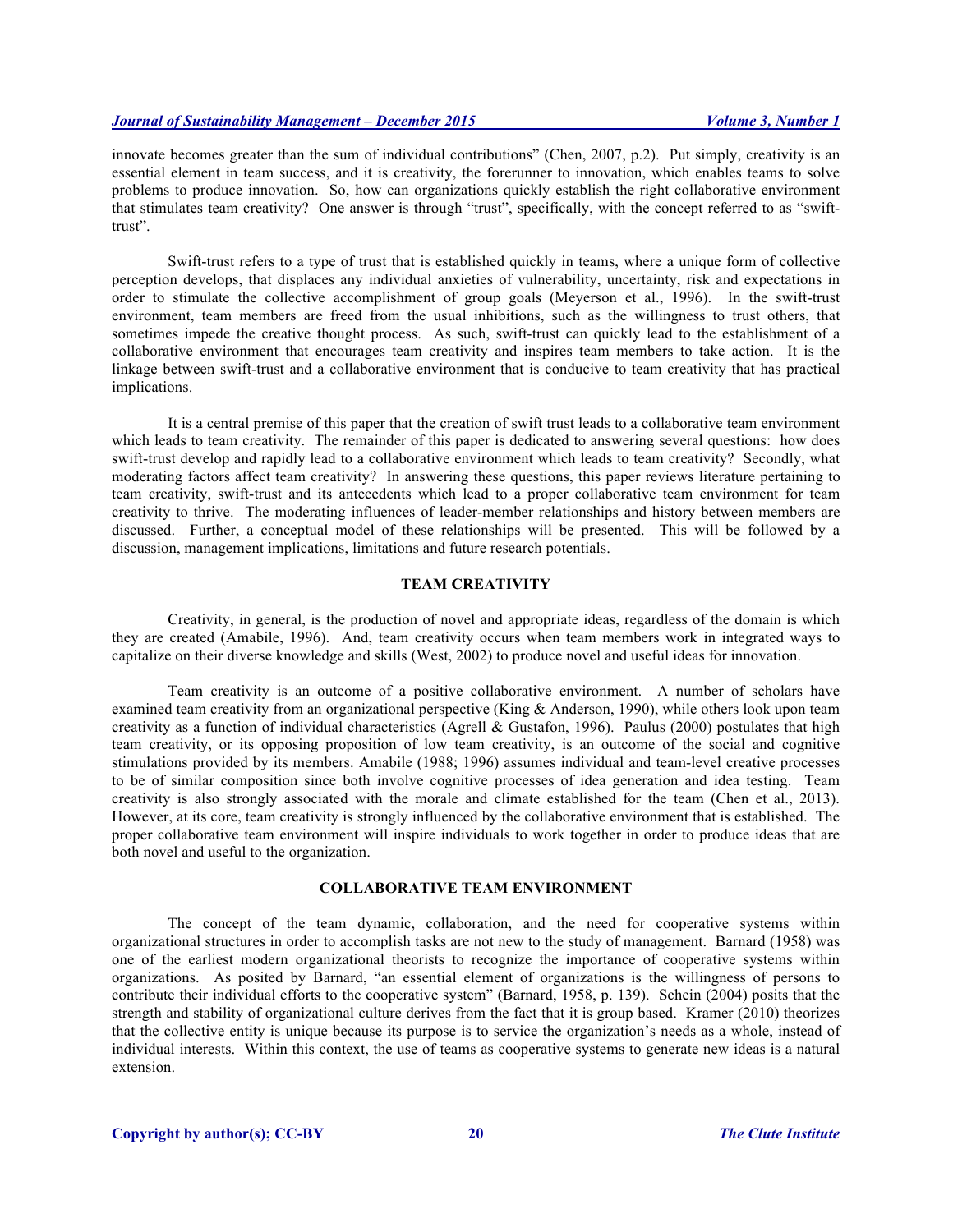Organizations often use temporary teams as a way to generate new ideas. Temporary teams are formed around a particular set of objectives, goals or purposes. The temporary environment provides "a set of diversely skilled people working together on complex tasks over a limited period of time" (Goodman & Goodman, 1976, p.494). Examples of these temporary teams might be Research and Development (R&D) teams, "tiger" teams organized to solve specific issues, cockpit crews or theater production crews. The use of temporary teams reduces the problems that are sometimes seen with long-term team associations, such as a narrowing of thinking, reduction in quality output, or the reduction of idea generation (Kurtzberg  $\&$  Amabile, 2001). The temporary environment is important because it provides a set of unique characteristics that fosters creativity and self-reliance amongst its team members. Included amongst the general prerequisites for this environment are task assignments which are complex, non-routine, time sensitive and carry importance to the organization. However, the key binding element that makes this team environment successful is "trust". Without the element of trust, collaborative teams may not be successful and fail to generate new ideas or to stimulate team creativity.

Trust improves team creativity (Goodman & Goodman, 1976) and is often referred to as the "social glue" which binds teams together in order to accomplish important goals. Trust denotes the willingness of one party to take on the risk of being vulnerable to the action of another party (Kramer, 1999). Within the collaborative team environment as described above, member behaviors presupposes trust because the traditional sources of trust such as familiarity, shared experience, reciprocal disclosure and fulfilled promises are not present. The development of trust and its maturity can take time (Kramer, 1999) – precious time, which organizations and teams value and cannot afford to waste. So, how can organizations quickly establish the right collaborative environment that stimulates team creativity? To propose an answer to this question, this paper looks at the concept of swift trust.

# **SWIFT-TRUST**

Swift-trust can be used to quickly establish an environment of trust within teams. Further, swift-trust promotes team creativity by establishing a collaborative team dynamic that encourages both individual and group creativity to thrive.

Meyerson et al. (1996), in a seminal work on the origins and theory of swift-trust, imply a direct connection between the creation of a swift-trust environment, team accomplishments and creativity. As defined, swift-trust refers to a unique form of collective perception which often develops within temporary teams (e.g., temporary systems environments). Swift-trust is an enabler in rapidly establishing team trust and in getting work done. It displaces the usual individual anxieties of vulnerability, uncertainty, and risk that are associated with normal trust development in favor of a collective desire to accomplish team goals. As the authors aptly state, swift-trust "is less about relating than doing" (p. 191). The connection between swift-trust and the environment necessary for team creativity is provided by reference to the forerunner studies of Goodman and Goodman (1972 & 1976).

Swift-trust produces an environment conducive to team creativity. Goodman and Goodman (1972 & 1976) study the team dynamics of theater production crews during various theater performances that take place throughout California. The authors are curious as to why some theater productions fail early in the theater season while others seem to quickly adapt and succeed for the long season. The authors theorize the issue is somehow related to team dynamics, which warrants these studies. From the studies, the authors conclude that there are two types of production teams operating: (a) those production teams with long prior histories of working together, where roles and duties are very clear – these types of crews are able to technically produce a play but, as observed, they lack the creativity to change or to offer new ideas on how to improve the plays; and, (b) there are production crews that have little prior history and there is a blurring of specific roles – in these types of teams, members adapt quickly to prevent potential failures by pulling together to suggest new ideas going forward (i.e., creativity) that help the play to succeed. These studies are important because they provide a clear linkage between the establishment of a swift trust environment and team creativity.

A number of scholars have expanded upon these earlier studies by suggesting the use of swift trust as a stimulating agent for the rapid formation of trust in teams. Robert, Dennis and Hung (2009) adopt swift trust and apply its concepts into a model of trust formation, suggesting swift trust is a critical component in lifecycle of trust development. Jarvenpaa et al. (1998) connect swift trust with the establishment of high trust levels seen in teams.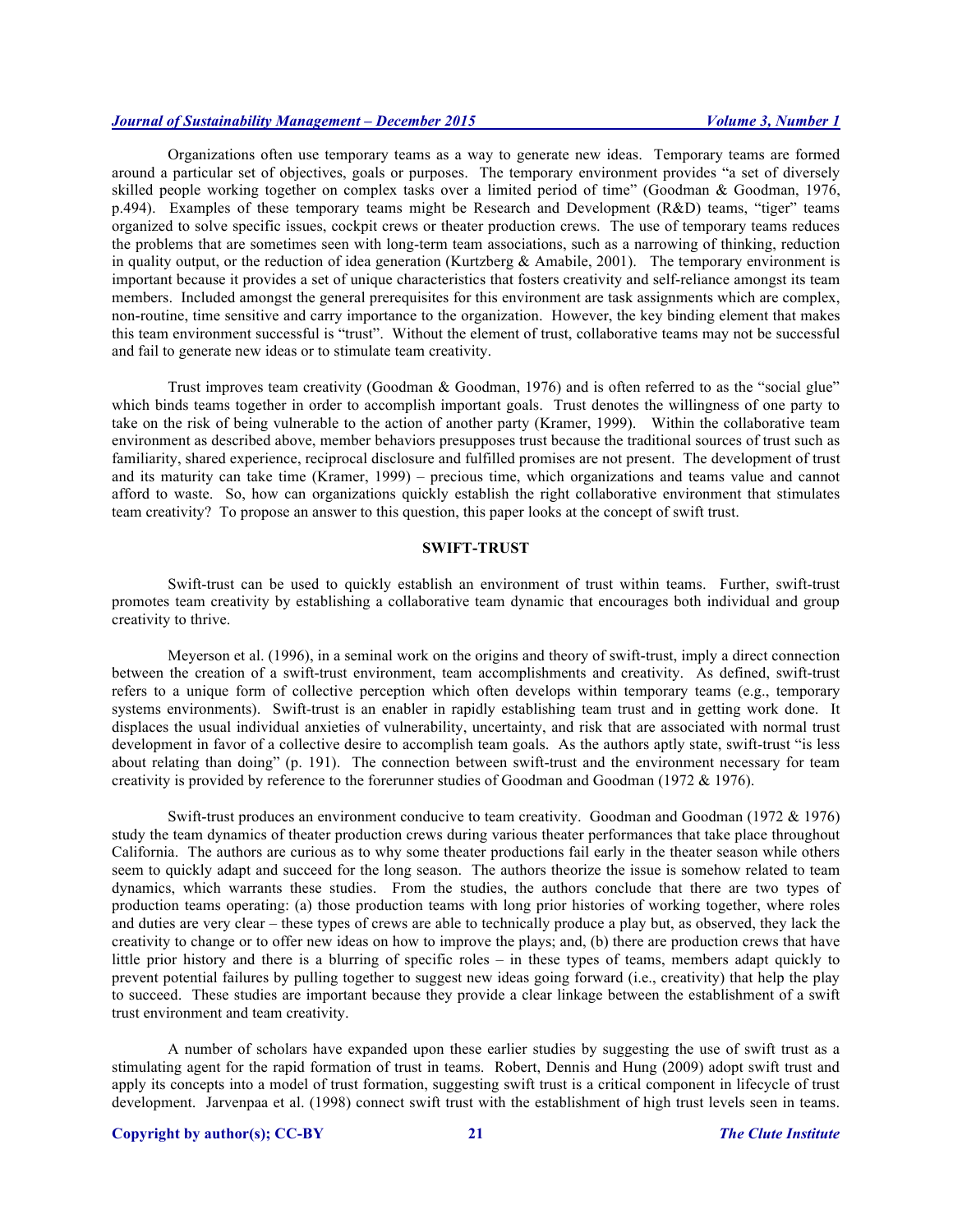From these and earlier studies, a clearer picture of the antecedents necessary for the formation of swift trust can be derived.

## **ANTECEDENTS TO THE FORMATION OF SWIFT TRUST**

Swift trust requires the establishment of a temporary systems environment (Meyerson et al., 1996). To accomplish this, team composition and team tasking have particular relevance to the encouragement of collaboration and interdependence (Goodman & Goodman, 1972 & 1976; Meyerson et al., 1996). To convert the individual expertise of strangers into an interdependent working environment means people must suppress their normal anxieties about each another. This requires the careful creation of a team and associated tasking which encourages collaboration, interdependence and idea generation.

# **TEAM COMPOSITION**

There are four primary team composition factors which help to promote the creation of swift trust in teams: (a) a diverse pool of talent; (b) work histories; (c) limited prospects of working together again; and, (d) a limited team size (Goodman & Goodman, 1972 & 1976; Meyerson et al., 1996).

**Diverse pool of talent**. Team members with a diverse set of skills and expertise offer a greater collective knowledge and are more likely to work across normal functional domains in order to get goals accomplished. Expectations for participation in the team are defined more in terms of tasks and capabilities than specialty domains. This encourages interdependence when required to get the job done.

**Limited working histories**. In the temporary systems environment, members have little time to sort out who knows precisely what. As such, members with limited histories of working together exhibit behavior that presupposes trust and expectations that other members are trustworthy. This encourages immediate team participation.

**Limited prospects of working together again**. Members with limited prospects of working together again will have little fear of repercussions or reprisals for their current actions. If members perceive there is a limited possibility of a diffusion of information about the project outcomes or member performances, then there is also limited reputational risk associated with current activity. This encourages immediate participation in team activities and drives collaborative behavior.

**Limited team size**. The smaller the team size, the more likely individuals are to trust in each other, collaborate, and depend on each other in order to complete expected goals.

## **TEAM TASKING**

There are four primary steps recommended regarding team tasking: (a) tasks should be complex; (b) tasks should be non-routing; (c) tasks should be time sensitive; and, (d) task should have an importance (Goodman  $\&$ Goodman, 1972 & 1976; Meyerson et al., 1996).

**Complex tasking**. Complex tasking encourages both novel and new ways of approaching problems together in a collaborative manner.

**Non-routine tasking**. Non-routine tasking promotes interdependence as members must rely upon the expertise and experience of others to solve tasks. This promotes idea generation as new ways to solve tasking scenarios are presented.

**Time sensitive tasking (i.e., deadlines)**. People under time pressures make greater use of information processing, emphasizing speed and immediate confirmation rather than evidence-based information processing that is focused on accuracy. A speed-accuracy trade-off is performed. This time sensitive pressure benefits the rapid generation of ideas over a prolonged analysis of consequences.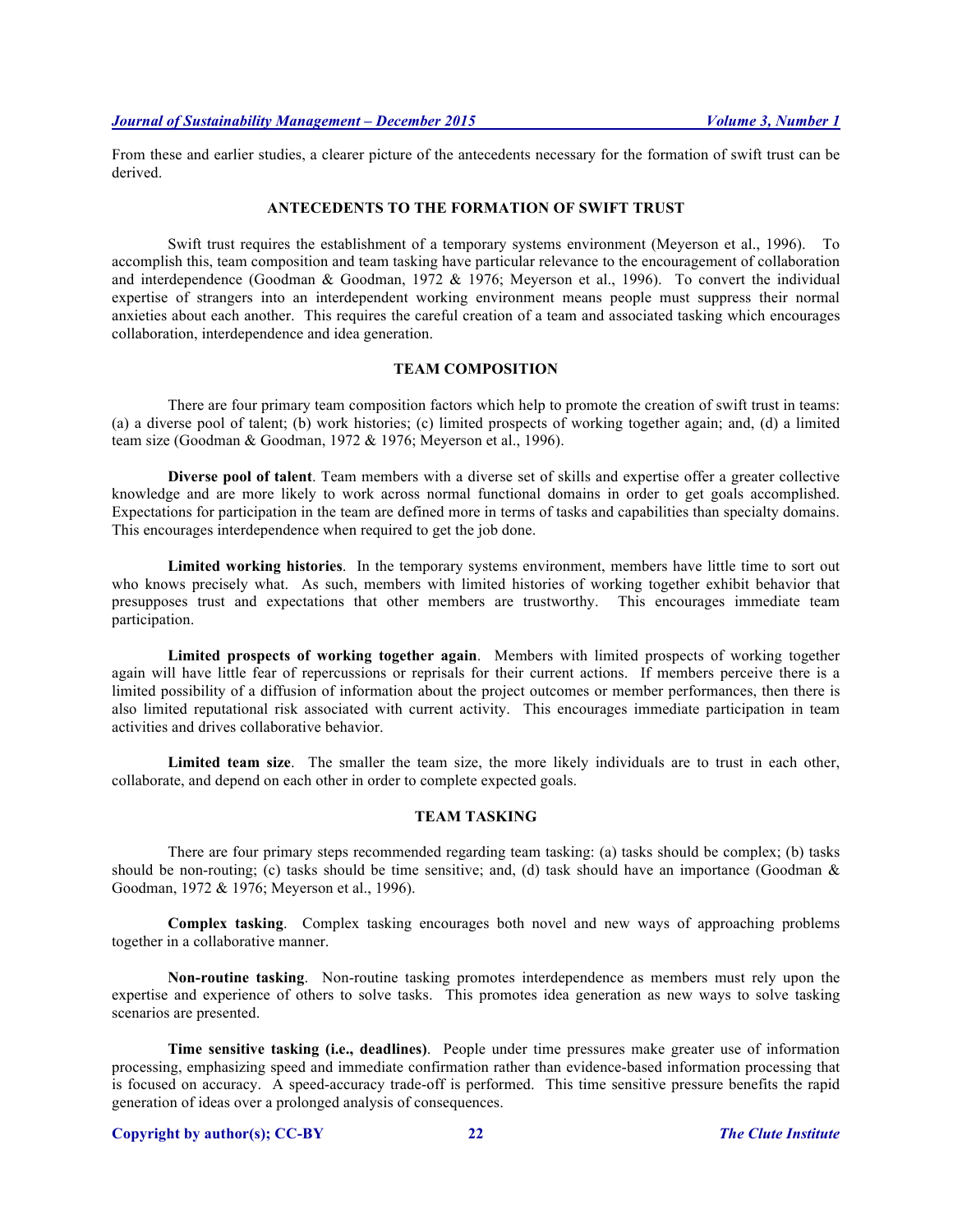**Important tasking**. Important tasking implies consequences for failure. The level of tasking importance and the perceived level of possible ramifications for failure pushes members into action. The result is an active, proactive and enthusiastic participation by the team members.

Thus far, this paper has addressed team creativity and the collective environment necessary for fostering team creativity. Swift trust, and its properties that promote the collaborative experience leading to team creativity, has also been discussed. However, the moderating effects of the leader-member relationship and history have only been touched upon. In the following two sections, the moderating factors of the leader-member relationship and history are explored.

# **LEADER – MEMBER RELATIONSHIP (MODERATING FACTOR #1)**

Literature supports a connection between the leader-member relationship and team creativity. Some theorists have focused on the need for leadership participation (Kanter, 1983) while others have provided lists of specific activities that leaders should engage in to allow creativity to emerge (Amabile, 1988). Scott and Bruce (1994) suggest that the quality of the relationship between the supervisor and subordinates can determine the latitude, influence, and autonomy given to subordinates which influences the creativity and innovation process. Scott and Bruce propose a model of individual innovative behavior. Creative behavior, either pro or con, can be influenced by a leader's expectations, the leader-member exchange or leadership style (Scot & Bruce, 1994).

Leader – member relationships can influence team creativity and performance. Schaubroeck et al. (2011) associate cognitive and affect-based based trust in the leader with the creative capacity of a team. A member's belief in the competency of the team leader leads to cognitive trust. When the cognitive trust placed in a leader increases, as evidenced through an increase in individual participation, so does team creativity and team innovation. Further, when team members perceive that they are pursuing the same objectives as their leaders, they are apt to perform at higher levels of creativity. Erturk (2012) credits the effects of psychological empowerment and trust in the supervisor to enhancing creativity. The antecedents to improved creativity, guided by the leader, include: (a) as sense of empowerment; (b) a sense of meaning to the task; (c) a perceived competence of the leader; (d) selfdetermination; and, (e) impact – a sense of accomplishment. Since the opposite is true (i.e., a failure to provide the antecedents to improved creativity), the leader-member relationship can have a regulating effect on the collective environment of the team. So, why is this important? Because teams require leadership guidance in order to succeed. As demonstrated from these studies, the leader-member relationship should be cultivated to free the collaborative environment of managerial constraint, empowering its members, so the team is able succeed.

# **WORKING HISTORY (MODERATING FACTOR #2)**

The influence of swift-trust on team creativity does not diminish. However, the form of trust, and level of creativity between team members, thickens or thins over time. Within the swift-trust environment, member behavior presupposes trust is already present. As such, a form of cognitive trust is present. Cognitive trust is defined as one's willingness to rely on another team member's expertise and reliability (Barczak, 2010). However, as time passes, a more durable form of trust develops between team members (Robert et al., 2009). Robert et al. (2009) looks upon the formation of team trust and its influences on team activities, including creativity, as being a two stage process. As team members accumulate sufficient information about each other, the effects of swift-trust diminish but, not completely. As history accumulates, cognitive trust deepens and an affect-based form of trust develops. Affect-based trust "is the confidence one places in a team member based on one's feelings of caring and concern illustrated by the co-worker" (Barczak, 2010) over time. Positive associations over time will strengthen the affect-based trust amongst team members while poor associations will have the opposite effect and diminish team trust. As such, the histories between team members can have a regulating effect on the collective environment of the team. Put simply, cognitive trust reflects an objective assessment at any one point in time, while affect-based trust is a subjective appraisal tested over time (Pi, 2012).

Team trust is positively associated with team creativity. Barczak (2010), studies the connections between affect-based and cognitive trust and team creativity. Creative teams, as asserted, are a valuable and necessary tool for organizations because they produce novel ideas and solutions that maintain the firm's competitive advantage.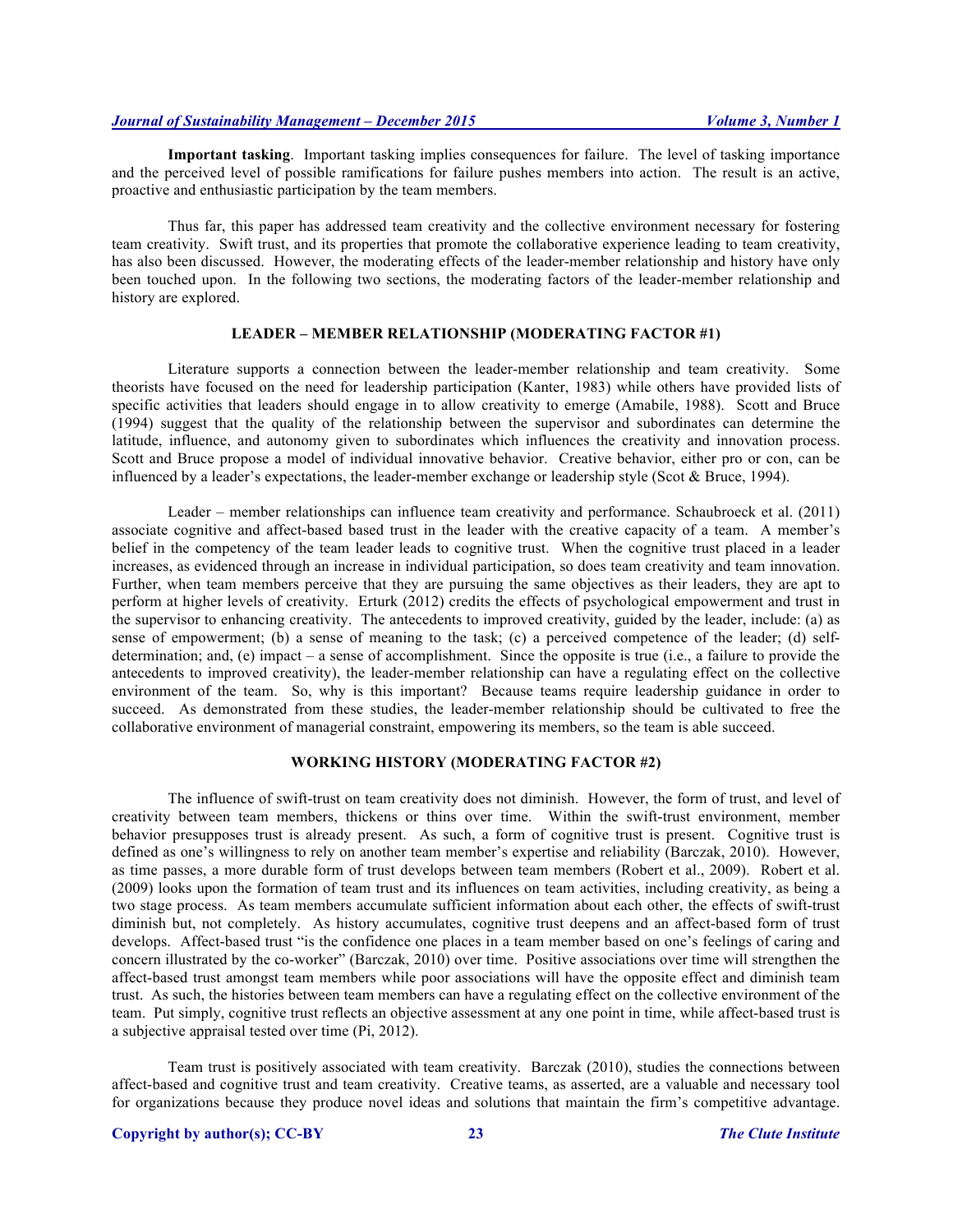When team members trust each other, they are more likely to work closely together and share knowledge to accomplish shared goals. Through a survey of 82 student teams at a large university in the northeast United States, the author tests team creativity as an outcome of a collaborative culture. The author concludes that affect-based trust and cognitive trust are positively associated with the development of a collaborative culture that improves team creativity.

These studies are important because they emphasis the fluid environment of both trust and creativity within teams. Teams that demonstrate team cohesion and team trust are more likely to be tolerant and accepting of divergent ideas and viewpoints (Barczak et al., 2010) thereby, improving the team creativity process.

# **TEAM ADJUSTMENTS**

Team adjustments may be necessary from time to time to maintain the collaborative team dynamics first established by swift trust. Without periodic adjustments, the effects of swift trust will decline and knowledge-based trust formed using team member behaviors will become dominant (Robert et al., 2009). This suggests that the positive energies created from swift trust are strongest within the temporary environment and adjustments to the antecedents leading to swift trust (i.e., team composition and team tasking) may be required. Such ascertains are bolster by the earlier findings of Goodman and Goodman (1976) and Meyerson et al. (1996) discussed earlier in this paper. As such, adjustment steps might be considered including the replacement or reassignment of its members, changes to tasking assignments and new completion deadlines.

## **CONCEPTUAL MODEL**

From the literature presented, the development of a conceptual model is presented (see Figure 1, for conceptual model of the team creative process). Based on the literature reviewed, the interrelationships between the various model elements will now be discussed.



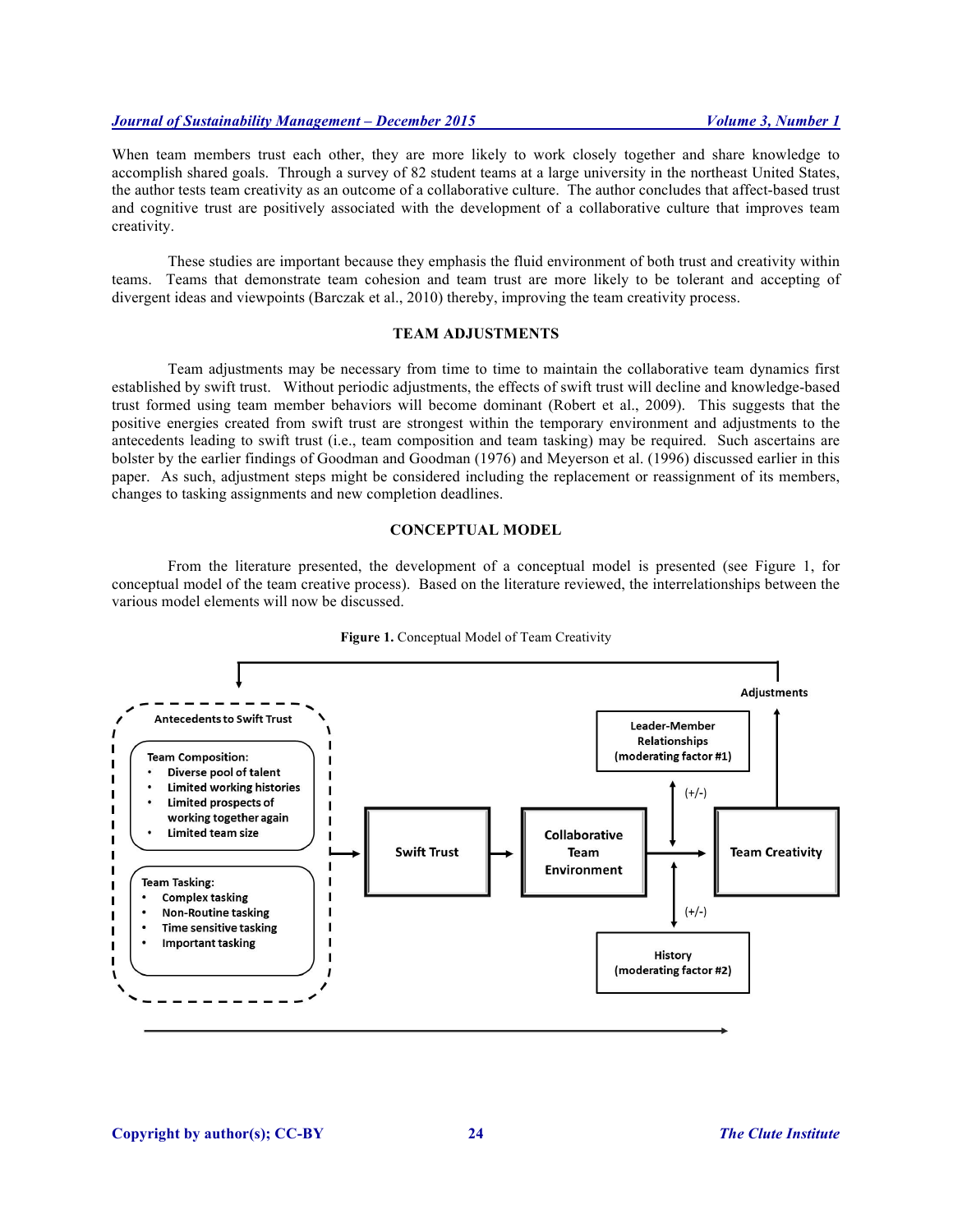# **DISCUSSION**

Team creativity begins with the establishment of a swift-trust environment. The swift-trust environment is developed as a consequence of the group composition and tasking motivations provided. Group composition limits the number of members and is planned to provide a diverse pool of talent, composed of members with limited histories of working together or prospects of working together again. Team assignments are complex, non-routing, time-sensitive and important in nature. These precursors to swift trust bring about swift trust, a milieu that presupposes the elements of trust exist and encourages the collective behaviors of its members. This in turn, leads to a proper collaborative team environment which enables team creativity to thrive. History and the lead-member relationships provide moderating affects and can alter the team energies first created by swift trust. Therefore, as time passes, adjustments to the team composition may be required to maintain the creative environment. To illustrate, a practical example is offered.

Northrop Grumman and Lockheed Martin, as an example, design, build, and deploy Unmanned Aerial Vehicles (UAV's). Each corporation has invested heavily to develop core capabilities in this area which will provide them with a competitive advantage. However, in today's competitive environment, companies need to continually innovate in order to survive. Both companies have established Research and Development (R&D) projects but often establish 'tiger teams' for the sole purpose of generating new ideas for R&D investment to sustain their competitive advantages. So, how would this work?

Northrop Grumman or Lockheed Martin decides to establish a new R&D or "tiger" team. A diverse pool of talent is identified and assigned to the task. Talent is chosen to minimize any historical references between team members and they are told it is not likely they will work together again. The team is limited in number. The leadership makes it clear that the task is important, time sensitive and non-routine. The team is then encouraged to do whatever it takes, regardless of prior roles, to work interdependently on the complex task to its final completion. Finally, a supportive supervisor is chosen. Based on literature, a form of collective perception and presupposed trust between members will occur. Ideas will flow as each member wants the team to succeed – the team creativity process will be stimulated and positioned for success through the establishment of a collaborative team environment.

Follow-on tasks, as required to continue the innovation process, may be assigned to the same team as the trust construct begins to shift based on the perceived experiences of the team members. As time progresses, cognitive and affect-based forms of trust either solidifies the team or signals a dismantling or change in the team may be necessary. If managed correctly, the expertise and working rapport developed during the initial and critical start-up phase (swift-trust) will continue. However, the presumption of trust seen during the initial phases of team development will be replaced by the observed competence and affection developed between the team members. Supervisor-Member relationships and history will encourage creative thinking through competence, empowerment, task meaning and task impact. This scenario fits well with the principles of swift-trust and team creativity described above. Emerging from these inputs will be a collaborative team environment that leads to team creativity.

# **MANAGEMENT IMPLICATIONS**

This paper contributes to the discussion of team creativity by introducing the concepts of swift-trust early in the team formation process. In using swift-trust, creativity, the first step in the innovative process, is started without delay. As time progress, a sustaining form of trust and enhanced creativity develops leading to team creativity. The positive impacts of both cognitive and affect-based trust suggest that managers need to recognize the importance of team member perceptions on the reliability and competence of their colleagues. To aid these perceptions, the selection of team members and associated competencies becomes critical to team success. Additionally, this paper illustrates the importance of leader-member trust. The choice of leadership and his or her association with team members can pro-actively benefit or hinder team creativity.

# **LIMITATIONS AND FUTURE RESEARCH**

This paper proposes a team creativity model based upon the initializing concept of swift-trust. The model reflects the findings of literature as it pertains to building team creativity. However, this paper also has limitations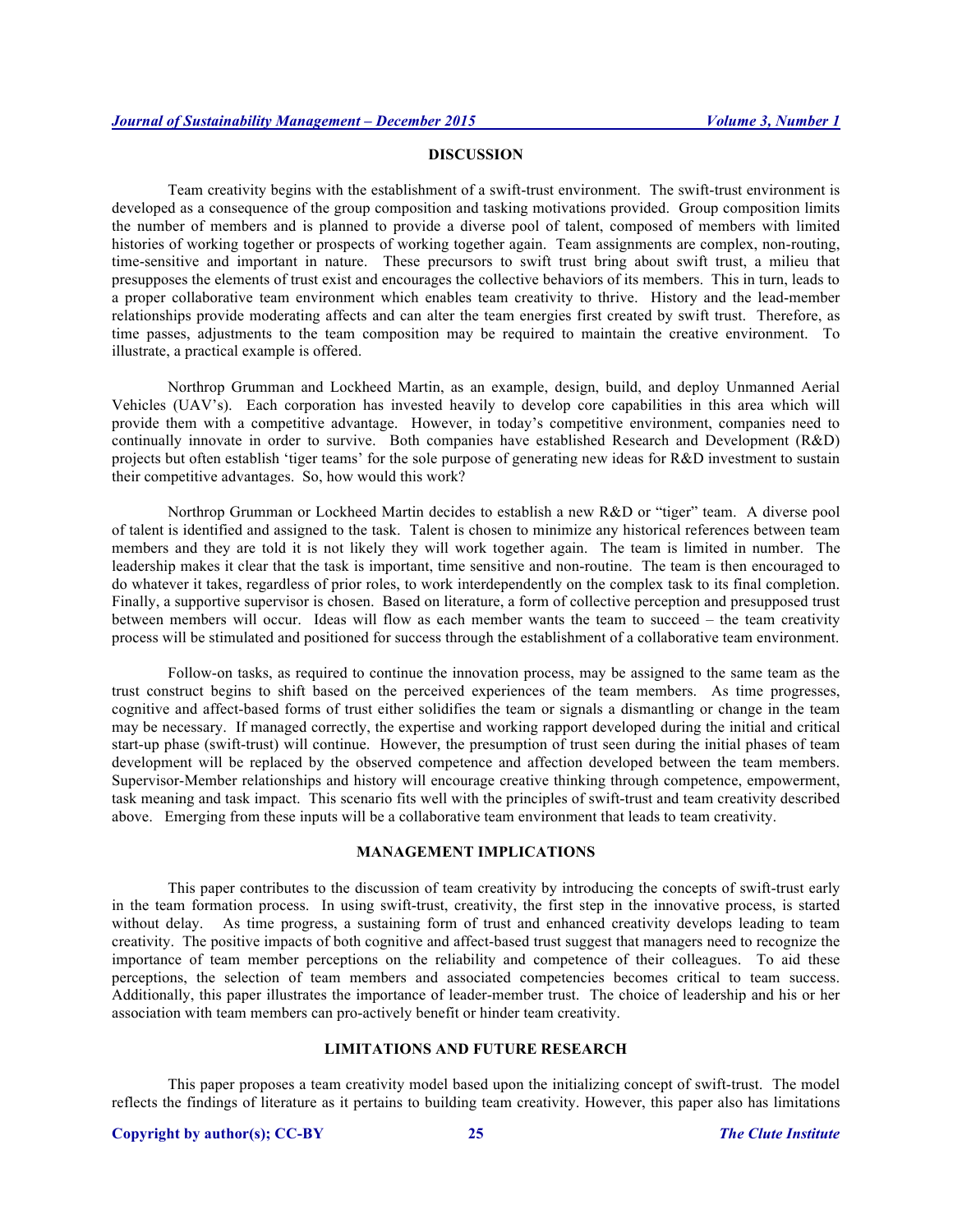and provides opportunities for further research. First, the topic of innovation, the subsequent step to creativity, is not fully addressed. This presents an opportunity for further expansion of the model as presented. Second, the concept of swift-trust, as it relates to creativity, lacks a diversity of empirical testing. It is suggested that further empirical studies are warranted to validate the model as presented this paper.

# **CONCLUSION**

The primary goal of this paper is to answer a central question: does swift-trust stimulate the team creativity process? Most literature pertaining to swift-trust and creativity focuses on the individual within the construct of a temporary systems environment. Most literature on creativity emphasizes the pro-active motivational state of the individual while team creativity is generally discussed as an outcome. Trust and knowledge sharing have been implicated in the creation of a collaborative environment that leads to creativity. Yet, little attention has been placed on the early stimulation of team creativity through the careful manipulation of the team construct with swift-trust.

In today's competitive environment, companies need to continually innovate in order to survive. Creativity, the first step in innovation, can be stimulated by swift-trust. By building on the works of Goodman and Goodman (1972 & 1976), Meyerson et al. (1996) and others, a clearer picture of the connection between trust and creativity has been drawn. The formation of a collaborative environment through swift-trust can be quickly accomplished. The works of Robert et al. (2009) and Barczak (2010) expand the proposition of early trust and creativity development by suggesting the concepts of trust and creativity are fluid and can be strengthened or weakened over time. History and leader-member relationships can affect the development of the collaborative environment leading to team creativity. Overall, however, results confirm a proposition that swift trust leads to the rapid establishment of a collaborative team environment which leads to team creativity.

## **AUTHOR INFORMAITON**

**John Berthold**, scholar-practioner, is a business executive with 30+ years of domestic and international management experience, specializing in new business strategy, contract capture and strategy implementation. Dr. Berthold's research interest focuses on trust development and sustainment within groups as influenced by the group leader. John leverages his expertise to lead teams, win contracts, facilitate strategy and teach competitive intelligence. John is retired from Northrop Gumman Corporation and is currently VP of Technical Services for the Sunhillo Corporation. His B.A. is from the George Washington University, M.B.A. from Colorado State University and Doctor of Management from University of Maryland University College.

# **REFERENCES**

- Amabile, T. (1996). Creativity and innovation in organizations. *Harvard Business School*, 1-15.
- Atkinson, S., & Butcher, D. (2003). Trust in managerial relationships. *Journal of Managerial Psychology*, 282-304. doi: 10,1108/02683940310473064
- Barczak, G., Lassk, F., & Mulki, J. (2010). Antecedents of team creativity: An examination of team emotional intelligence, team trust and collaborative culture. *Creativity and Innovation Management*, *19*(4), 332- 345.
- Chen, M. (2007). Entrepreneurial leadership and new ventures: Creativity in entrepreneurial teams. *Creativity and Innovation Management*, *16*(3), 239-249.

Chen, G., Farh, J., Campbell-Bush, E., & Wu, X. (2013). Teams as innovative systems: Multivational antecedents of innovation in R&D teams. *Journal of Applied Psychology*, 1-10.

Erturk, A. (2012). Linking psychological empowerment to innovation capability: Investigating the moderating effect of supervisory trust. *International Journal of Business and Social Science*, *3*(14), 153-165.

Goodman, A., & Goodman, L. (1976). Some management issues in temporary systems: A study of professional development and manpower – the theater case. *Administrative Science* Quarterly, 494-501.

Goodman, A., & Goodman, L. (1972). Theater as a temporary system. *California Management Review,* 103-108.

Kramer, R. (1999). Trust and distrust in organizations: Emerging perspectives, enduring questions. *Annual Review of Psychology*, 569-98.

Kramer, R. (2010). Collective trust within organizations: Conceptual foundations and empirical insights. *Corporate Reputation Review*, *13*, 82-98.

#### **Copyright by author(s); CC-BY 26** *The Clute Institute*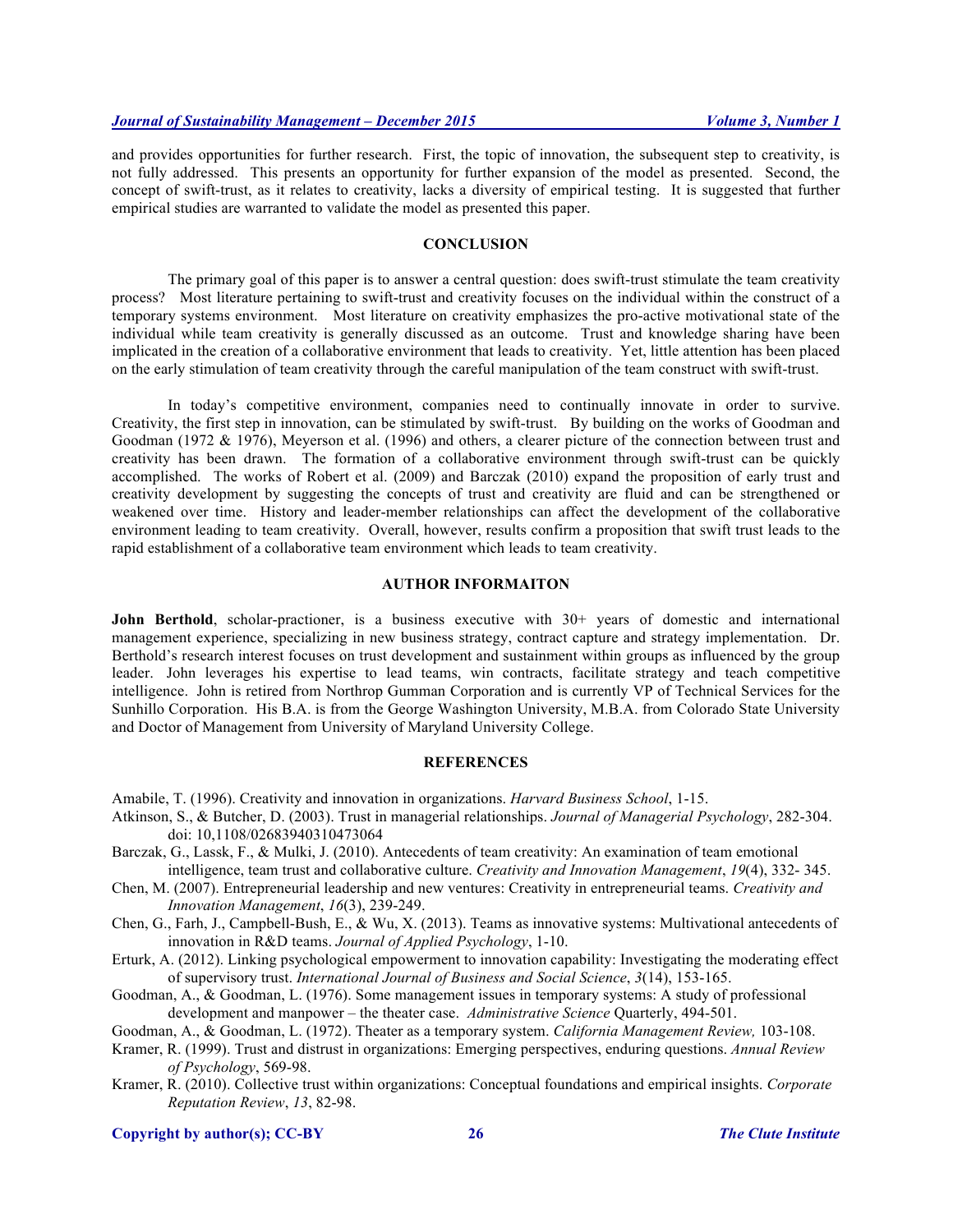- Myerson, D., Weick, K., & Kramer. (1996). *Swift trust and temporary groups*. From the book by Kramer, R., & Tyler, T. (1996), Chapter 9. *Trust in organizations: Frontiers of theory and research*. 166 – 195. Thousand Oaks, CA: SAGE Publications, Inc.
- Paulus, P. (2000). Groups, teams, and creativity: The creative potential of idea-generating groups. *Applied Psychology*, *49*(2), 237-262.
- Pi, S, Liao, H., & Chen, H. (2012). Factor that affect consumers trust and continuous adaption of online financial services. *International Journal of Business and Management*, 7(9), 108-119.
- Robert, L., Dennis, A., & Hung, Y. (2009). Individual swift trust and knowledge-based trust in face-to-face and virtual team members. *Journal of Management Information Systems*, *26,* 241 – 279. doi: 10.2753/MIS0742-1222260210
- Schaubroeck, J., Lam, S., & Peng, A. (2011). Cognition-based and affect-based trust as mediators of leader behavior influences on team performance. *American Psychological Association*, *96*(4), 863-871.
- Schein, E., H. (2004). *Organizational Culture and Leadership* (3<sup>rd</sup> ed.). San Francisco, CA: Jossey-Bass.
- Scott, S., & Bruce, R. (1994). Determinants of innovative behavior: A path model of individual innovation in the workplace. *Academy of Management Journal*, *37*(3), 580-607.
- Tyler, T., & Kramer, R. (1996). *Whither Trust?*. From the book by Kramer, R., & Tyler, T. (1996), Chapter 9. *Trust in organizations: Frontiers of theory and research*. 1-15. Thousand Oaks, CA: SAGE Publications, Inc.
- West, M. (2002). Sparkling fountains or stagnant ponds: An integrative model of creativity and innovation implementation in work groups. *Applied Psychology*, *51*(3), 355-424.
- Zhang, A., Tsui, A., Jiwen, S., Li, C., & Jia, L. (2008). How do I trust thee? The employee-organization relationship, supervisory support, and middle manger trust in the organization. *Human Resources Management*, *47*, 111- 132. doi: 10.1002/hrm.20200